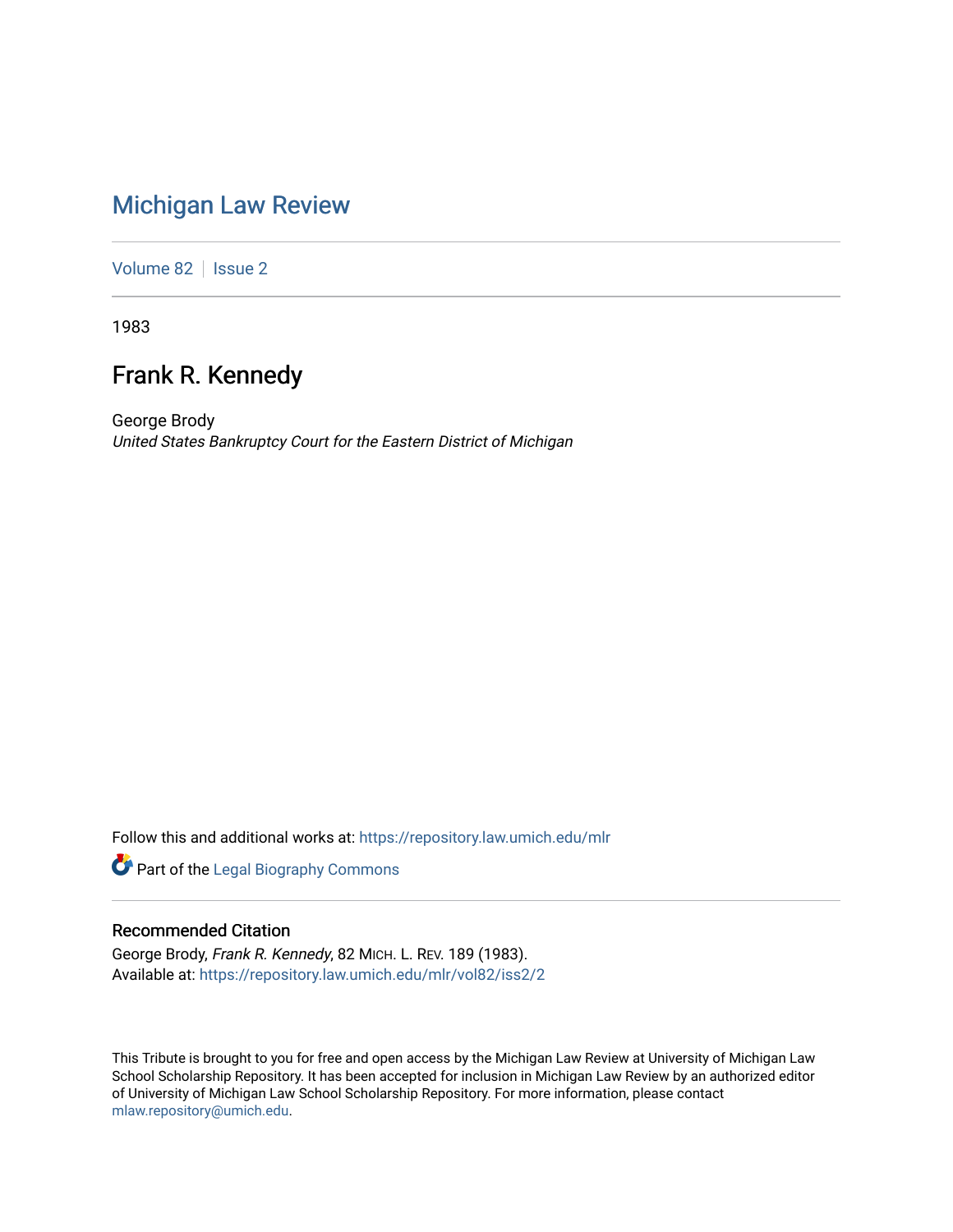## **FRANK R. KENNEDY**

*Hon. George Brody\** 

"An occasional man achieves such distinction, makes so great a contribution, leaves so striking a mark on his profession, that it is almost unseemly to sing his praises."1 Such a man is Frank Kennedy and, unseemly or not, I am going to indulge in praising the great not only my personal praise, but also the praises of those with whom he has labored on his countless projects.

Professor Kennedy has had an illustrious teaching career, which began in 1940 at the Univesity of Iowa College of Law. He then moved to the University of Michigan Law School in 1961, and, except for stints as visiting professor at various law schools throughout the country, he culminated his teaching career there in June of 1983. He has had a marked impact on the many students who have attended his classes and who have been counseled by him.

#### SCHOLAR AND EDUCATOR

Harvey Miller, a member of the National Bankruptcy Conference and eminent bankruptcy practitioner, evaluates Frank Kennedy's teaching impact as follows:

Clearly, you have been an inspiration to your students and to all those who have had the opportunity to know you and your prodigious work. It has always appeared to me that you have taken for your own Stendahl's dictum, "Unless I am clear, the world about me collapses." To read a Law Review article, a note or a letter by Frank Kennedy is a joy in and of itself. You have done successfully what many others have tried to do in vain. You have imparted knowledge, understanding and humanity to thousands of students and attorneys.

While Warren, Douglas, Black' and other great judicial figures have impressed their philosophies upon generations of lawyers through their opinions, you have exerted your influence upon students just before they cross the threshhold into the profession. Through them, you have started to shape the law in a rational and logical fashion. Your contributions to date have been multitudinous. We can only expect more.

Norman Nachman, the Dean of the Chicago Bankruptcy Bar, similarly observes:

<sup>\*</sup> United States Bankruptcy Judge, Eastern District of Michigan; J.D. 1947, Michigan Law School; B.S. 1942, College of New York; L.L.D. 1959, New York University Law School.-Ed.

<sup>1.</sup> Siegel, *Alfred Conard*, 79 MICH. L. REV. 382 (1981).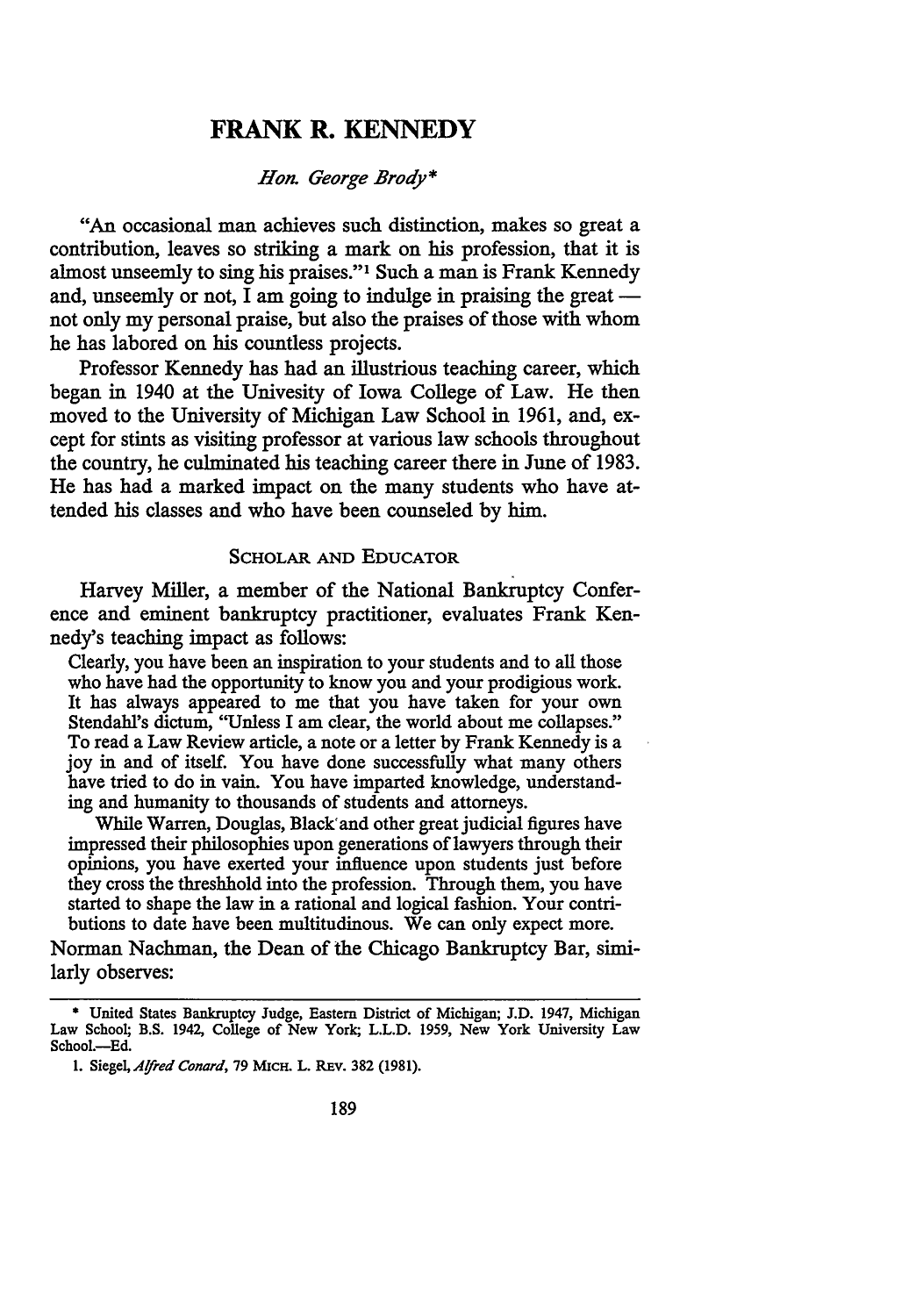The legions of students who were fortunate enough to attend your law lectures are collectively the very best evidence of the inestimable contribution you have made to the bench and bar as a teacher of the law. Through them, your pervasive beneficial influence, particularly in the administration of bankruptcy, will long remain.

Ms. Darlene Nowak, a former student of Frank Kennedy, whom I had the good fortune to employ as my law clerk upon his recommendation, reminisces:

Frank Kennedy is the consummate teacher because his students can never graduate from his influence. Long after you forget how to study textbooks and prepare lessons, long after you leave the comforting regimentation of daily classes and abandon the luxury of arguing academic points for nonexistent clients, you are still a student of Frank Kennedy. With every difficult problem you ask yourself (albeit silently) "How would Professor Kennedy handle this?" Long after grades cease to be important, you are still trying to come up with an answer to please him. To instill this attitude to continually strive for excellence is the hallmark of a great educator, for it requires not only a recognized mastery of knowledge but a genuine affection for students and limitless generosity. Professor Kennedy possesses all these things wrapped up in a Missouri accent; I feel his influence every day.

Students trained by Frank Kennedy enter the legal arena with a decided advantage. Illustrative is the story told to me by Ronald De Kovan, a practicing attorney in New York. He tells of the time recently when he and a young professor of law from the University of Michigan were asked to draft some legislation. According to Mr. DeKovan, "another party then present queried whether the professor was qualified. The answer was simple. The professor had been trained by Frank Kennedy. There was no further inquiry."

Professor Kennedy's literary output has been prolific. He has written extensively on a varied range of subjects, with particular emphasis on bankruptcy.2 Ken Klee, Associate Counsel to the House Judiciary Committee when legislation leading to the adoption of the Bankruptcy Code was under consideration in Congress, has commented on Frank's scholarly contributions, noting: "In a frenetic world, you are one of the few remaining scholars who meticulously researches and refines a piece before submitting it to publication. While I am hopeful that future generations will emulate your work, I am pessimistic that they will do so."

Similar comments abound. Professor David Epstein of the Uni-

<sup>2.</sup> Frank Kennedy contributed to BANKRUPTCY AND THE CHAPTER PROCEEDINGS (G. Holmes ed. 1976) and to Vol. 1 of SECURED TRANSACTIONS UNDER THE UCC (P. Coogan, W. Hogan & D. Vagts eds. 1963). He co-authored volumes 4, 4A, and 4B of COLLIER ON BANK-RUPTCY (14th ed.). He has also had published in excess of 100 law review articles.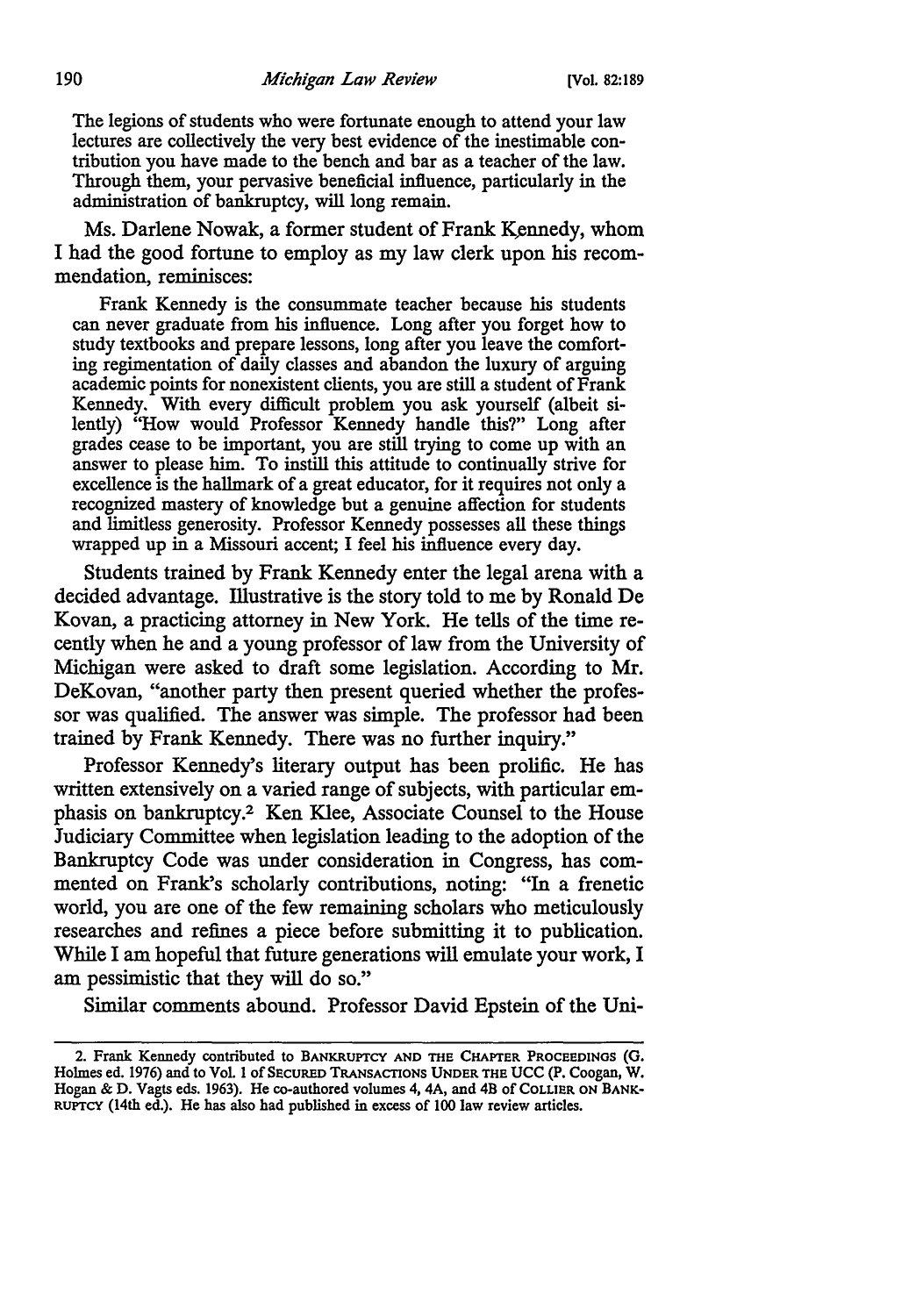versity of Texas Law School and a member of the National Bankruptcy Conference writes:

Every person who studies, teaches, or practices bankruptcy law is, of course, indebted to Frank. His work with the National Bankruptcy Conference, with the Rules Committee, with the Commission on the Bankruptcy Laws of the United States has significantly improved bankruptcy law and bankruptcy procedure. His law review writings and continuing legal education talks have made those areas of bankruptcy law and bankruptcy procedure that he has not improved more understandable.

George M. Treister, a Los Angeles attorney and a respected scholar in his own right, has worked with Frank Kennedy for over a quarter century in the various activities of the National Bankruptcy Conference, on the first Advisory Committee on Bankruptcy Rules, and on numerous continuing legal education programs. He notes that Frank has "consistently provided the top scholarship, as well as the extraordinary energy and painstaking care and attention to detail that mark the finest degree of professionalism."

In a similar vein, Benjamin Weintraub, who has made significant contributions to the development of Chapter 11 of the Bankruptcy Code, states:

The late Judge Jerome Frank in a Learned Hand lecture commented on the Judge's achievements, in words we may very well apply to Frank, who "with his creative insight, his penetrating intellect, his imaginative experience, he has enlarged the legal world for all of us." May we also add to this his warm sympathy, his exuberance, and deep attachment to the law which never failed to attract all of us.

### AUTHOR OF LEGAL REFORM

The profound changes that have been made in bankruptcy law and procedure during the past two decades carry Frank's unmistakable imprint. Frank Kennedy was appointed Reporter for the Advisory Committee on Bankruptcy Rules of the Judicial Conference of the United States in 1960. In 1964, the Supreme Court was authorized by Congress to promulgate Rules of Bankruptcy Procedure to replace the antiquated Rules under which the Bankruptcy Court was operating. Under Frank Kennedy's guidance, this project was successfully completed.

Judge Asa Herzog, a member of the Committee, provides insight with respect to Frank's personal and professional contribution:

Frank wrote the original version of the rules and his scholarship and expertise came shining through in every work he shaped. His explanations of the ''whys" and ''wherefores" of each sentence, phrase and paragraph was a model of clarity and an exhibition of the keenest of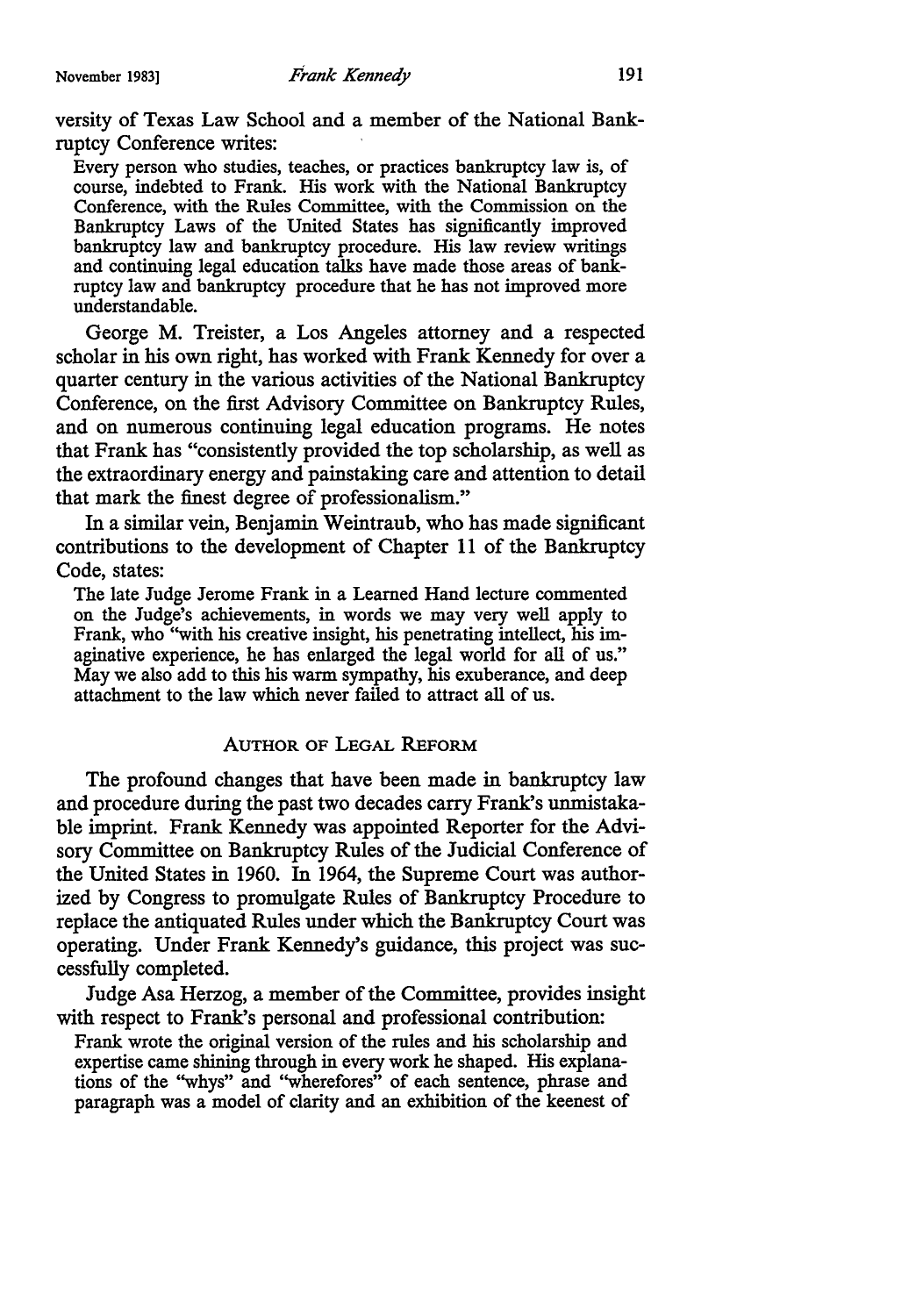minds. Throughout many years of wrangling and arguing, Frank never once raised his voice and gracefully accepted changes proposed by various members of the Committee even when he strongly disagreed.

In transmitting the Rules to the Supreme Court for approval, Judge Aldisert, then Chairman of the Advisory Committee on Bankruptcy Rules, recognized that the success of the project ''was made possible only by the prodigious and devoted effort exerted by the Committee's Reporter, Professor Frank R. Kennedy. In addition to his vast knowledge of the subject, he brought a limitless capacity for meticulous research to the job, which I believe has made it as complete and all-encompassing as possible."

Congress, on July 24, 1970, by joint resolution authorized the establishment of a Commission "to study, analyze, evaluate and recommend changes in the Bankruptcy Act of 1898."3 Harold Marsh was appointed Chairman of the Commission and selected Frank Kennedy as Executive Director. The project was completed in July of 1973, with the submission of the Commission's recommendations and findings and the drafting of a proposed statute to implement the recommendations.4 The explanatory notes which accompanied the proposed legislation are a remarkable summary of then-existing bankruptcy law. The Commission's statutory proposal was introduced as a bill in both the House and the Senate, and served as the basis for the eventual enactment of the Bankruptcy Code of 1978. Harold Marsh, who had the wisdom to select Frank Kennedy as Executive Director of the Commission, attributed the Commission's success to Frank Kennedy's leadership, "his enyclopedic knowledge of bankruptcy law and all related fields," knowledge which had not "been approached by any other scholar ... his unlimited capacity for work" and "his incredible patience and unfailing courtesy in dealing with all of the persons" who dealt with the Commission.

Gerald Smith, Deputy Director of the Commission, describes Frank's contribution to the accomplishments of the Commission thus: ''With Frank in attendance, you really needed no other research tool. He brought his own library, primarily stored in his head, but amplified by meticulously accumulated notes and materials relevant to every conceivable matter having any impact on bankruptcy law, which of course includes the universe."

<sup>3.</sup> Act of July 24, 1970, Pub. L. No. 91-3S4, 84 Stat. 468.

<sup>4.</sup> Report of the Commission on the Bankruptcy Laws of the United States, H.R. Doc. 137, 93d Cong., 1st Sess. (1973).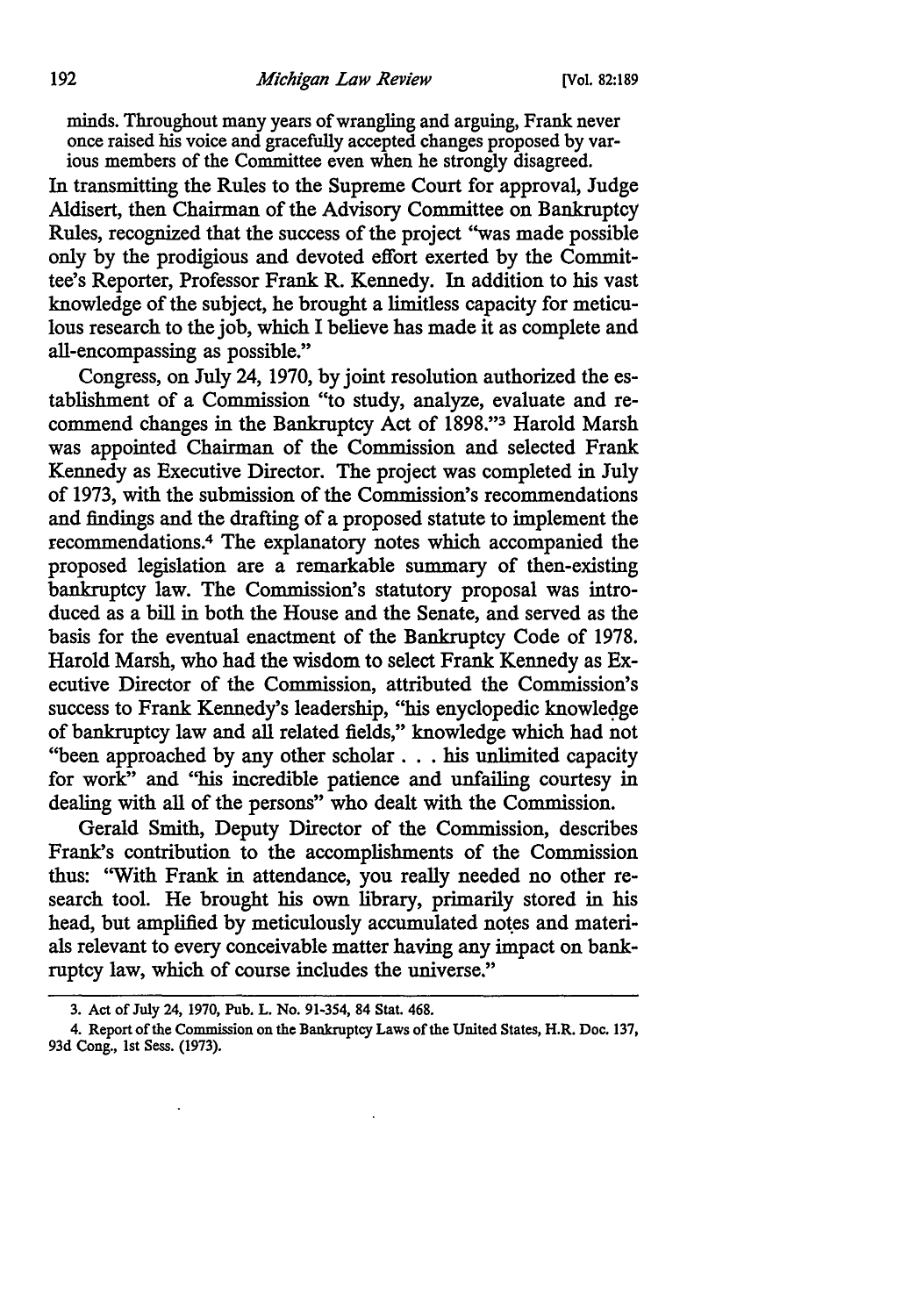November 1983) *Frank Kennedy* 193

#### **MENTOR AND FRIEND**

Despite his heavy teaching schedule, his prolific writings, demands made upon him by the National Bankruptcy Conference and his work on the Bankruptcy Rules Committee and Commission, Frank still found time to patiently answer in minute detail the countless inquiries addressed to him by lawyers, judges and colleagues. I first met Frank Kennedy in 1961. Since that time, I have written to him on many occasions with respect to varied problems dealing with bankruptcy administration. I remember vividly my first such contact, when I presented to him what I thought to be a very simple question. To my surprise then  $-$  but not anymore  $-$  I received in the mail a treatise on the question I had posed. Others have had the same experience. Bernard Shapiro, an eminent teacher, lecturer and practicing attorney in California, recounts: ''The last time I wrote to Frank I asked him if he had any random thoughts about the automatic stay and I had to hire American Van Lines to haul away his answer."

Many years ago, a fledgling attorney attended a lecture given by Frank Kennedy. At the conclusion of the lecture, he introduced himself to Frank and asked a question, which apparently Frank did not completely answer. Two weeks later, this attorney received a two-page single spaced letter from Frank Kennedy in which Frank apologized for speaking hastily and said that upon reflection, he was not sure that the answer he had given was correct. Frank then proceeded to cite numerous cases as justification for his lack of certainty. This same lawyer, William Rochelle, now a respected and successful lawyer in Texas, recalls Frank's response in amazement: "That Frank would remember my name and question and his answer under such frantic circumstances was, itself, remarkable, but that he would take the time and trouble to share his knowledge and expertise was both gratifying and surprising."

Frank's scholarly achievements tell but an incomplete story. Charles Horsky, confidant of Presidents; prominent Washington attorney and Chairman of the National Bankruptcy Conference, notes that "to speak of Frank only as a consummate lawyer and teacher is to render an imperfect tribute. He is also the consummate gentleman — quiet, courteous, helpful and understanding." Adds Gerald Smith, "His kindness and patience with students and lessers, of which there are many, may be equaled, but I doubt that it is exceeded."

Others have also given recognition to these qualities, as illustrated by the comments of Daniel R. Cowans, former Bankruptcy